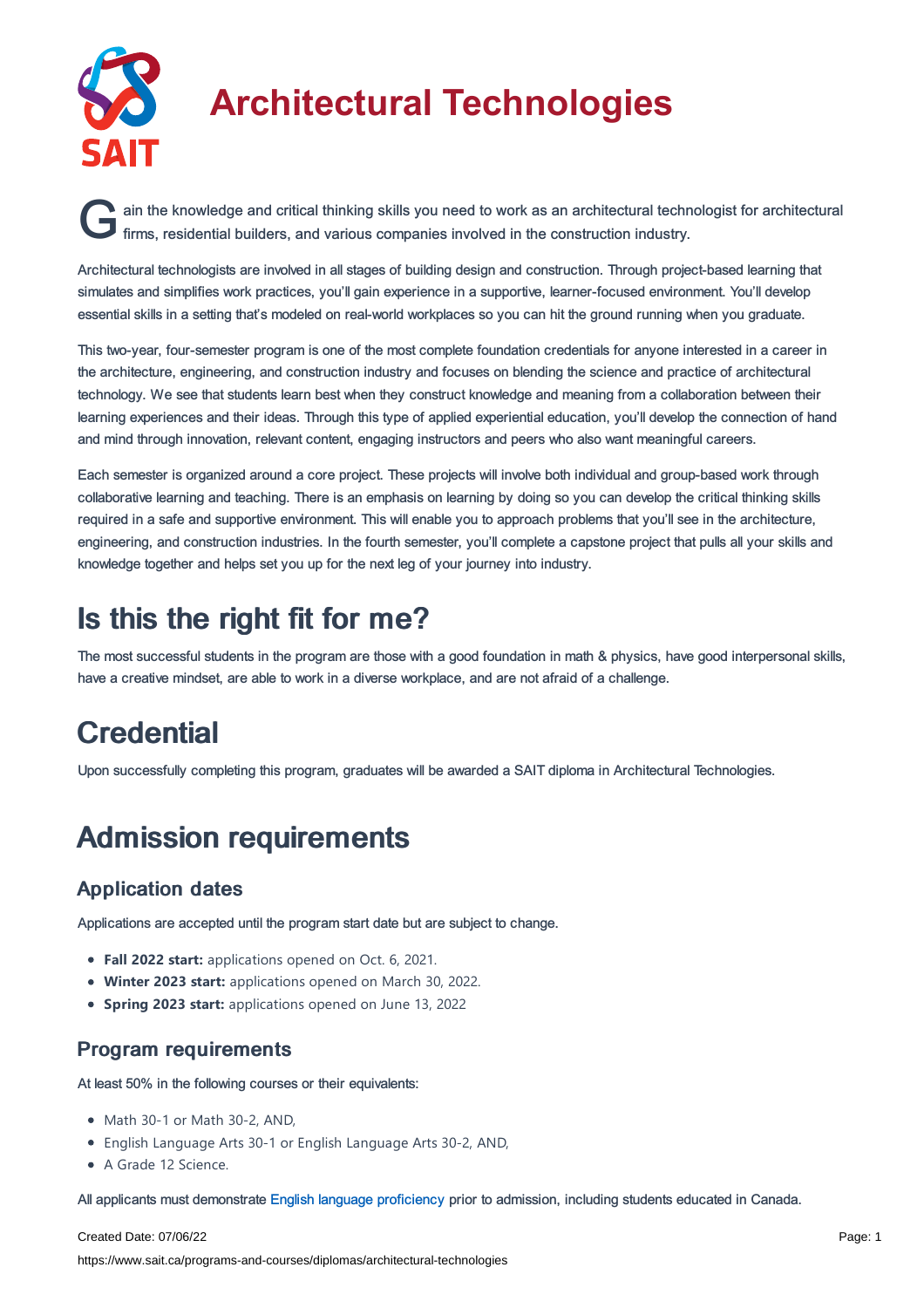SAIT accepts high school course [equivalents](https://www.sait.ca/admissions/before-you-apply/high-school-course-equivalencies) for admission. If you don't meet the requirements, consider Academic [Upgrading.](https://www.sait.ca/programs-and-courses/academic-upgrading)

SAIT evaluates international documents for admissions. After you've applied, consider our [international](https://www.sait.ca/admissions/after-you-apply/international-document-assessment) document assessment service if your education is from outside of Canada.

#### Direct entry: four-step process

**Step 1:** Read the program information to see the qualities needed for student success.

**Step 2:** Ensure that you meet all of the admission requirements listed above.

**Step 3:** [Apply](https://www.sait.ca/admissions/apply) to Architectural Technologies and submit your transcripts and/or [anticipated](https://www.sait.ca/admissions/after-you-apply/transcripts-and-supporting-documents) final grades.

Admission will be extended on a first-qualified, first-offered basis until the program is full.

**Step 4:** Find out how to monitor your application status after you [apply](https://www.sait.ca/admissions/after-you-apply/tracking-your-application).

### Communication during admission

Email is the primary source of communication during the selection process. Ensure your personal email account is managed appropriately to receive our emails, files and communications. We recommend you add the [construction.advising@sait.ca](https://sait.camailto:business.advising@sait.ca) domain to your safe senders' list or you risk missing critical email messages.

### Costs 2022/23

### Domestic tuition and fees

Cost per credit: \$178

| Year | <b>Number of semesters</b> | <b>Tuition fees</b> | <b>SAIT fees</b> | Saitsa fees* | Total   |
|------|----------------------------|---------------------|------------------|--------------|---------|
|      |                            | \$5,340             | \$916            | \$553        | \$6,809 |
|      |                            | \$5,340             | \$916            | \$553        | \$6,809 |

### International tuition and fees

Cost per credit: \$606.93

| Year | <b>Number of semesters</b> | <b>Tuition fees</b> | <b>SAIT fees</b> | Saitsa fees* | Total       |
|------|----------------------------|---------------------|------------------|--------------|-------------|
|      |                            | \$18,207.90         | \$916            | \$553        | \$19,676.90 |
|      |                            | \$18,207.90         | \$916            | \$553        | \$19,676.90 |

\*Maximum fee. Actual fees may be less and are based on the number of credits a student takes per semester and whether they opt-out of health and dental benefits.

### SAIT fees

- Campus athletic and recreation fee: \$196
- Universal transit pass (Upass): \$320
- Student support fee: \$200
- Student technology fee: \$200

### Saitsa fees

Created Date: 07/06/22 https://www.sait.ca/programs-and-courses/diplomas/architectural-technologies